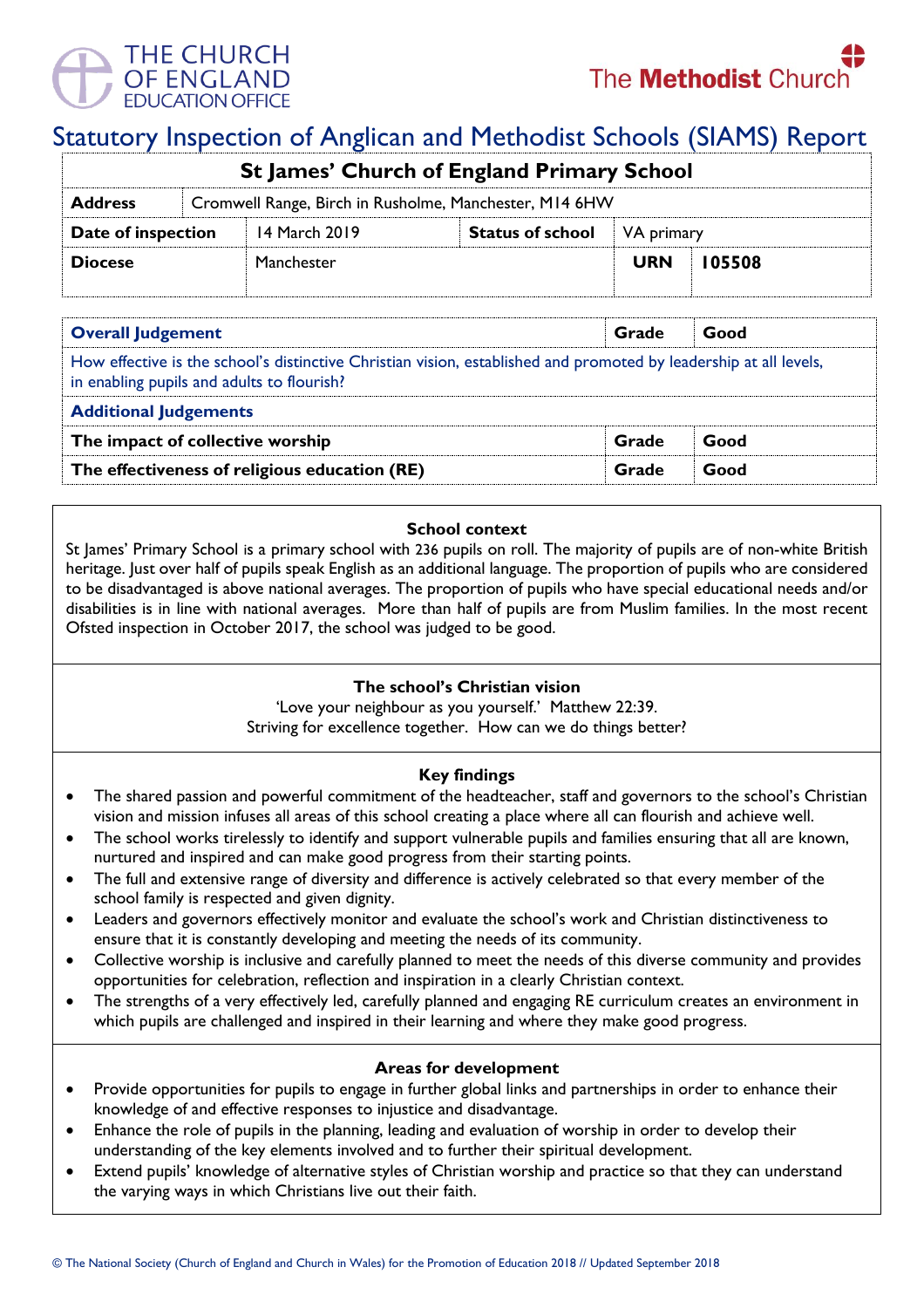## How effective is the school's distinctive Christian vision, established and promoted by leadership at all levels, in enabling pupils and adults to flourish?

The headteacher, well supported by all staff and governors, has a strong Christian vision and passion to advocate respect and value for all. This is shared throughout the school, creating a warm, nurturing community in which all can flourish. 'Love your neighbour as you love yourself' is truly lived out in a thriving environment. Relationships throughout this very diverse school family are mutually supportive enabling a harmonious atmosphere of purpose and a determination to strive for excellence. One parent said, 'This school works together with us all in a beautiful way. There is something very special here.' Hallmarks of the school are the strong, supportive partnerships with the community, church and members of all faith groups represented. Extending these into the diocese and beyond. would enable others to gain an understanding of effective partnerships in a school in this setting. Governors work closely with leaders to maintain a robust system to monitor and evaluate the school's work, policies and Christian distinctiveness. Thus, effective strategic decisions are made about future development. The headteacher ensures that opportunities are given to staff to equip them to become future Church school leaders. Areas to improve in the last inspection have been addressed.

The school provides an engaging, inclusive, high-quality education for all pupils which has its roots firmly in the Christian vision. This enables pupils to make very strong progress in comparison to other schools both locally and nationally. Vulnerable members of the school community are given a high priority at St. James' with pupils having access to provision tailored to their individual needs. This helps all to develop and thrive. Several pupils, including refugees and some of those with English as an additional language, receive targeted interventions that enable them to flourish. An effective Early Help pastoral team works tirelessly to remove barriers which might prevent pupils from attending school or making progress. This demonstrates that the school values all God's children. One parent in a family supported by the team said, 'I believe you are angels sent from God to help me.'

Vibrant and interesting displays of pupil work in all areas of the school help to celebrate pupils' learning and achievement. They include material created on RE theme days which reinforces what was done and provides a focus for pupils to share with visitors. A display about the story of Noah inspired challenge in issues around God's promises, the place of creation and stewardship. Photographs of the school's contribution to the community event marking 100 years since World War One prompted pupils to speak meaningfully of the greatest love of those who sacrificed their lives.

Pupils' lives are enriched by spiritual, moral and character education being given prominence throughout the curriculum and in collective worship. This gives pupils tools for their learning and opportunities to develop their attributes, responses and skills. It helps them to be the best they can and enhances their future lives. It enables them to engage in new ideas and promote tolerance and empathy. Through the work of Pupil Parliament, Friends of St James', staff and parents, several opportunities are used to build relationships with the wider community and undertake fundraising activities. However, pupils do not have the opportunity to engage with social action projects, global links and environmental concerns. This would give pupils a greater appetite to challenge injustice and become strong advocates for change. There are several extracurricular opportunities at the school which enrich pupils' lives. The Forest School development is in its early stages at St James' and is already helping pupils to experience their learning in a different way. Sharing this facility with other schools demonstrates the Christian welcome and concern in which the school is rooted. Behaviour of pupils in the school is exemplary and relationships are strong. This underpins the positive, calm and purposeful atmosphere and enables the community to live well together. A number of people said, 'We all know each other and look out for one another.' Staff, pupils and parents often use the words 'love' and 'family' when referring to the school community and this demonstrates the positive impact and outworking of the school's Christian vision. The warm, supportive atmosphere means that every member of this community is effectively living out 'Love your neighbour as you love yourself'.

The headteacher and staff are determined that prejudicial actions and language should have no place in this diverse, multi-faith, multi-cultural school. Problems are de-escalated quickly, sometimes involving the pupil Restoration Gang. Forgiveness and reconciliation are strong throughout the school underscoring the expectations of the school's Christian vision. The mental health and wellbeing of pupils and staff are given a high priority and so everyone feels supported in their life journey.

Collective worship is rooted in The Bible and carefully planned to reflect the Christian calendar and the school's vision. Staff, pupils and visitors, whatever their faith or beliefs, are invited to engage with worship and respond making it inclusive and accessible. Pupils and parents who are Christian, of other faiths or none spoke of being comfortable to join in and speak of how it helps them to feel closer to God. There is some involvement of pupils in the planning of themes for collective worship. Members of the local church congregation and clergy are sometimes involved with worship, support the school with music and explain aspects of faith in classes. Pupils, staff